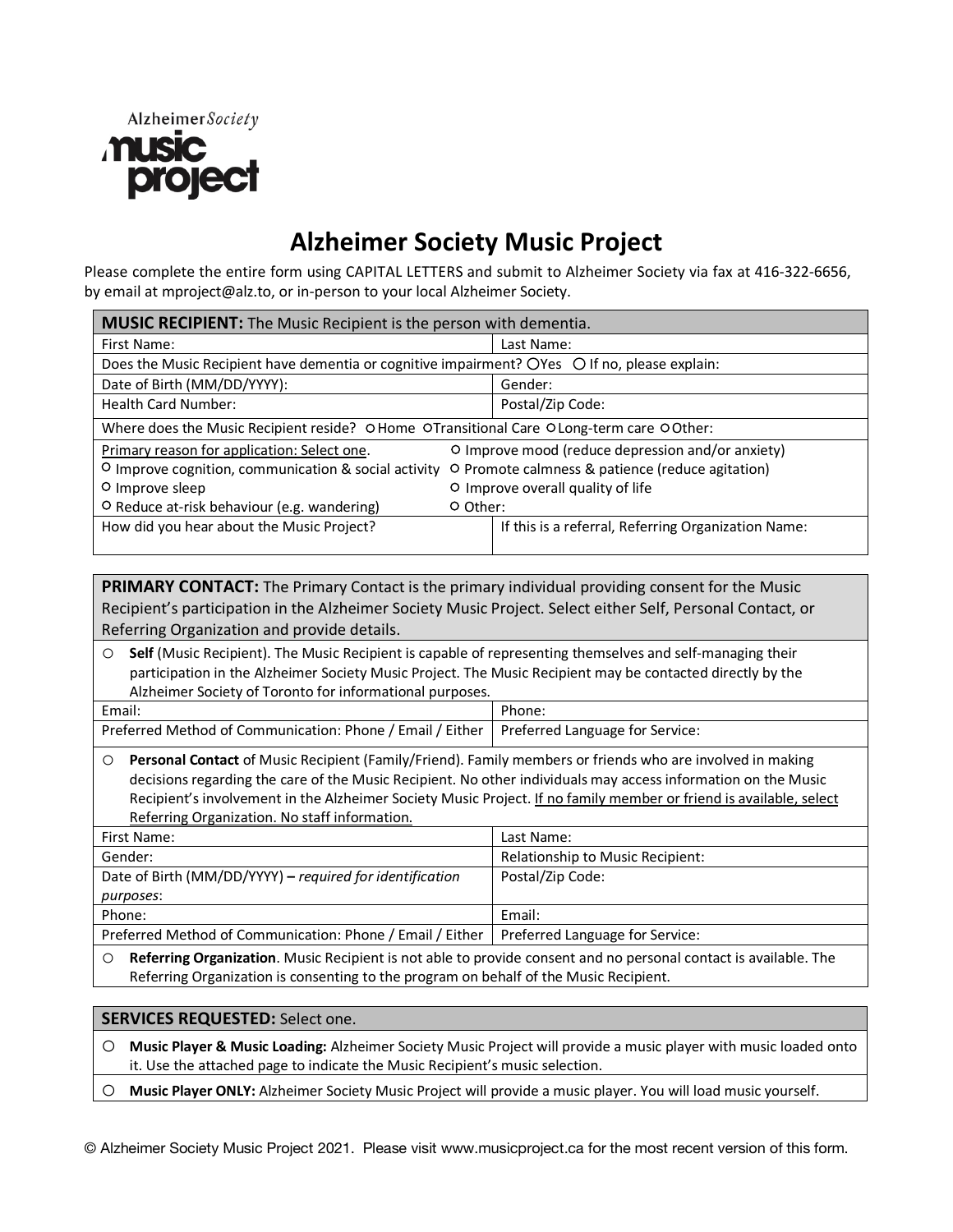**TECHNICAL TRAINING:** Would you like to receive training on using the music player provided through the Music Project?

o Yes, please contact me by phone

o Yes, please connect with me over Zoom

o No, I do not require technical training at this time

**RESEARCH PARTICIPATION:** Research can help further our understanding on how people living with dementia can benefit from personalized music.

Are you interested in being contacted about opportunities to participate in research on dementia and personalized music? Opportunities to participate remotely (online or over the phone) may be available.

- o Yes
- o No

**SHIPPING ADDRESS:** Please let us know where to send the music player.

| City:                                  | Province: | Postal Code: | <b>Contact Phone Number:</b> |  |  |
|----------------------------------------|-----------|--------------|------------------------------|--|--|
| Any instructions for courier delivery? |           |              |                              |  |  |

**NOTES/COMMENTS:** Please tell us here if there is anything else you would like us to know.

#### **CONSENT:** By signing below, I understand and acknowledge:

- $\checkmark$  Participation in the Alzheimer Society Music Project is free and voluntary, and I agree to release the Alzheimer Society & its employees, volunteers, officers, directors, servants, agents, successors, and assigns from any liability for injury, disability or financial loss resulting from participating in the program.
- $\checkmark$  To use the program materials according to the guidelines provided.
- $\checkmark$  To be contacted by the Alzheimer Society for informational purposes and to provide feedback as requested including follow-up by phone, email, or in person.
- $\checkmark$  My application will be processed by Alzheimer Society staff and volunteers.
- $\checkmark$  The Alzheimer Society Music Project may not be able to find all the music I may have requested.
- $\checkmark$  My application may take 4 weeks to process and could take longer depending on program demand.
- $\checkmark$  My music player will be shipped to the address I have provided in this application.
- $\checkmark$  To return the music player and accessories when they are no longer being used by the original Music Recipient.

| <b>Primary Contact Name:</b>                                                                                                                                                                                                                                                                                  | Signature:<br>Select if verbal consent received<br>$\circ$ |                               | Date: |  |  |  |
|---------------------------------------------------------------------------------------------------------------------------------------------------------------------------------------------------------------------------------------------------------------------------------------------------------------|------------------------------------------------------------|-------------------------------|-------|--|--|--|
| <b>FOR REFERRALS ONLY:</b>                                                                                                                                                                                                                                                                                    |                                                            |                               |       |  |  |  |
| <b>Referring Staff Name:</b>                                                                                                                                                                                                                                                                                  | Signature:                                                 |                               | Date: |  |  |  |
| <b>Referring Staff Phone:</b>                                                                                                                                                                                                                                                                                 |                                                            | <b>Referring Staff Email:</b> |       |  |  |  |
| Music Recipient is not able to provide consent for themselves and no personal contact is available. By selecting this<br>О<br>option and signing above, the Referring Organization assumes full responsibility, accountability, and liability for<br>'s participation in the Alzheimer Society Music Project. |                                                            |                               |       |  |  |  |

© Alzheimer Society Music Project 2021. Please visit www.musicproject.ca for the most recent version of this form.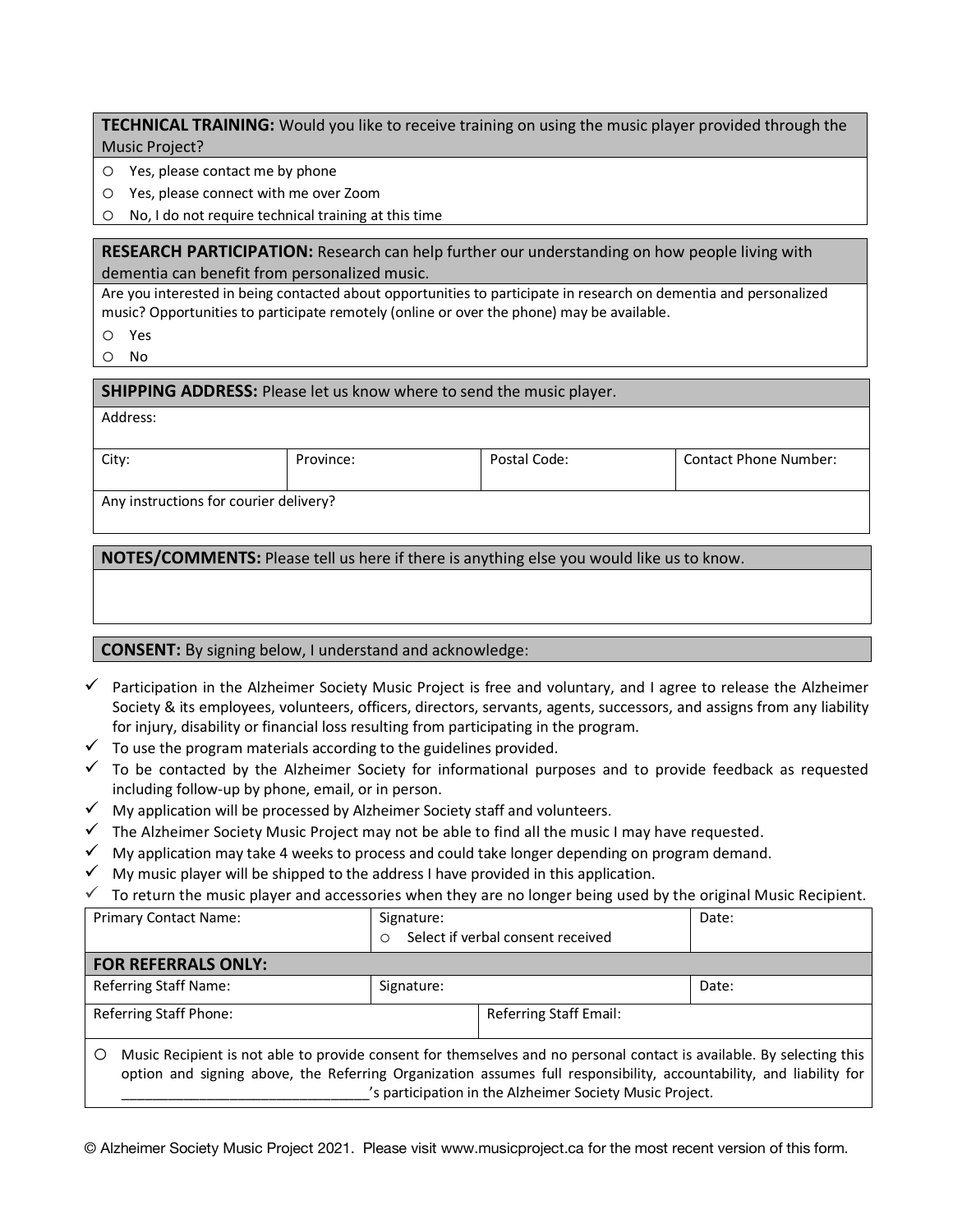Alzheimer Society



**TOP 10 SONGS:** List specific song names with artists, if known. Focus on the Music Recipient's all-time favourite songs. If there are any musthave songs, this is the place to let us know! Do not list genres here. Example: ✓ *O Sole Mio by Pavarotti* ✘ *Italian music* For tips on choosing top songs, refer to the music questionnaire *The Soundtrack of Your Life* available on [www.musicproject.ca](http://www.musicproject.ca).

1.

2.

3.

4.

5.

6.

7.

8.

9.

**O** Annie O Cabaret O Cats Fiddler on the Roof Guys & Dolls O Grease O Hairspray O Hello Dolly **O** Les Miserables O Mamma Mia O Miss Saigon O My Fair Lady O Phantom of the Opera O Oklahoma O Sound of Music O The Music Man West Side Story Wizard of Oz O Mix **Classical**  O Bach O Beethoven O Brahms O Chopin O Handel O Mozart O Stravinsky O Tchaikovsky Vivaldi **O Classical Guitar** Classical Piano **O** Classical Violin O Mix O Patsy Cline **O** Shania Twain O Stompin' Tom **Connors** O Mix **Crooners O** Billy Eckstine O Bing Crosby O Dean Martin **O** Jim Reeves O Johnny Mathis O Nat King Cole O Perry Como O Sammy Davis Jr. **O** Tony Bennett O Mix **Eastern Canada & Acadian**  O 1755 O Anne Murray **O** Rankin Family O Rita McNeil Édith Butler O Mix **Opera**  O Three Tenors O Mix 10. **\*\*\*Turn over for more music selection possibilities\*\*\***

**FAVOURITE ARTISTS OR GENRES:** Select or list up to 15 artists that the Music Recipient is a big fan of. If you are unsure of specific preferences, or if the recipient absolutely loves a particular genre, select Mix (maximum of 3).

### **Big Bands/Swing**

- O Artie Shaw **O** Benny Goodman **O** Duke Ellington Glenn Miller Louis Armstrong O Tommy Dorsey
- O Mix

## **Broadway /**

#### **Show Tunes**

**O** A Chorus Line

### O Dolly Parton

Alabama

**Country & Western** 

- O Garth Brooks
- George Jones
- Hank Williams
- **O** John Denver
- O Johnny Cash
- O KD Lang
- O Kenny Rogers
- Loretta Lynn
- O Merle Haggard
- 
- 
- 
- 
- Willie Nelson
- 
- O Andy Williams
- 
- Frank Sinatra
- 
- 
- 
- 
- 
- 
- 
- Great Big Sea
- 
- Andrea Bocelli
- Leontyne Price
- Luciano Pavarotti
- O Maria Callas
- O Placido Domingo
- The Canadian Tenors O Ojibway Traditional
- 

© Alzheimer Society Music Project 2021. Please visit [www.musicproject.ca](http://www.musicproject.ca) for the most recent version of this form.

#### **Easy Listening—newer**

- O ABBA
- O Barbara Streisand
- **O** Barry Manilow
- O Beach Boys
- O Bee Gees
- O Billy Joel
- O Carpenters
- 
- **O** Cat Stevens
- O Céline Dion
- O Cher
- O Chicago
- **O** Dionne Warwick
- Elton John
- Everly Brothers
- O Kenny G

O Tom Jones O Van Morrison Whitney Houston

Yanni O Mix

O Olivia Newton-John

**Easy Listening—older** O Burt Bacharach O Doris Day O Englebert

Humperdinck O Glen Campbell O Peggy Lee

O Rosemary Clooney O The Four Lads O Vera Lynn O Mix

**First Nations / Indigenous**  O Buffy Ste Marie O Claude McKenzie O Florent Vollant O Murray Porter O Susan Aglukark O Tanya Tagaq O Troy de Roche **O** Blackfoot Traditional O Cree Traditional O Inuit Katajjaq O Iroquois Traditional O Mohawk Hymns

O Mix